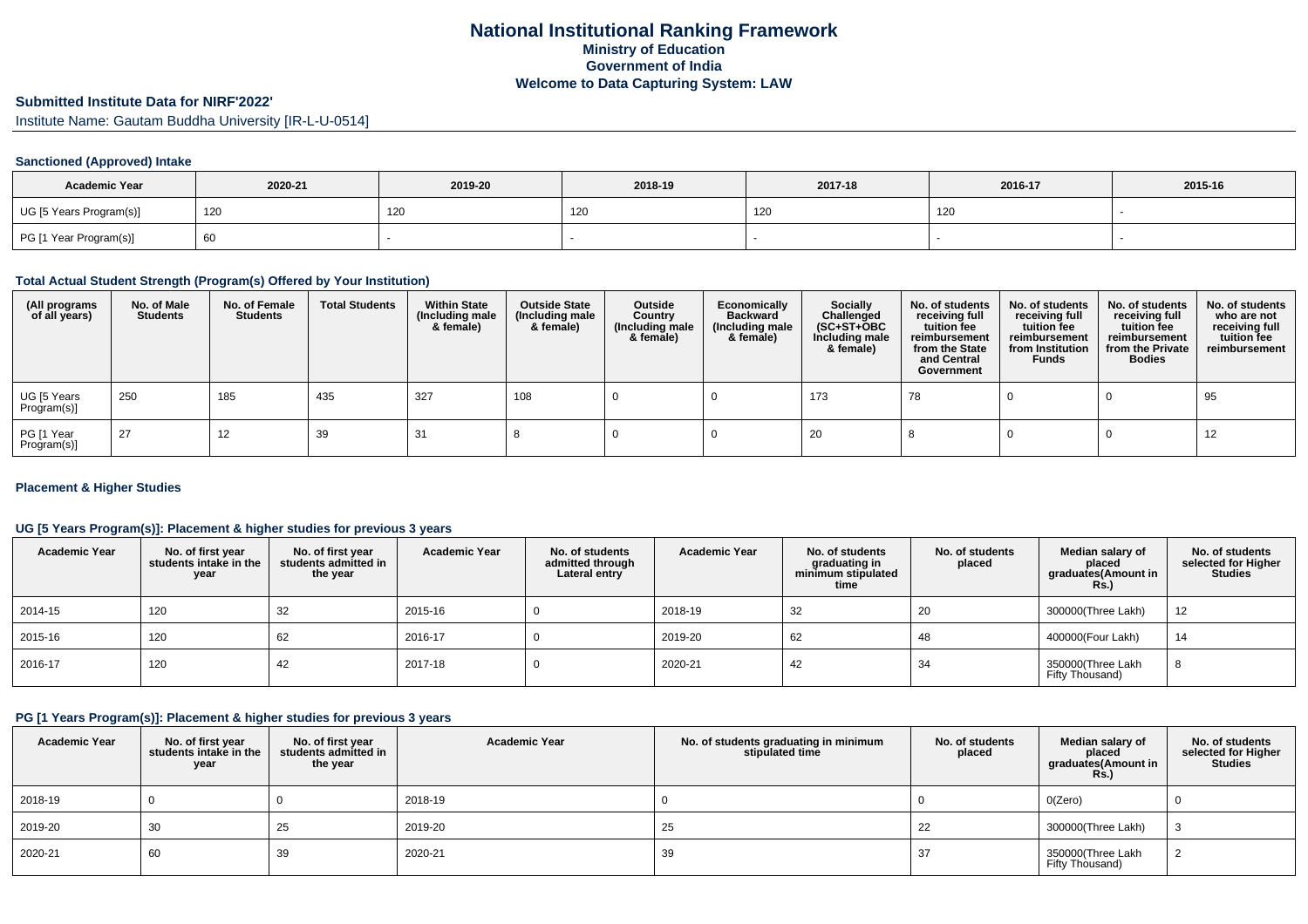#### **Ph.D Student Details**

| Ph.D (Student pursuing doctoral program till 2020-21 Students admitted in the academic year 2020-21 should not be entered here.) |         |                       |         |  |  |  |  |
|----------------------------------------------------------------------------------------------------------------------------------|---------|-----------------------|---------|--|--|--|--|
|                                                                                                                                  |         | <b>Total Students</b> |         |  |  |  |  |
| Full Time                                                                                                                        |         | 21                    |         |  |  |  |  |
| Part Time                                                                                                                        |         |                       |         |  |  |  |  |
| No. of Ph.D students graduated (including Integrated Ph.D)                                                                       |         |                       |         |  |  |  |  |
|                                                                                                                                  | 2020-21 | 2019-20               | 2018-19 |  |  |  |  |
| Full Time                                                                                                                        |         |                       |         |  |  |  |  |
| Part Time                                                                                                                        |         |                       |         |  |  |  |  |

## **Financial Resources: Utilised Amount for the Capital expenditure for previous 3 years**

| <b>Academic Year</b>                                                                                 | 2020-21                                    | 2019-20                                    | 2018-19                            |  |  |  |  |  |  |
|------------------------------------------------------------------------------------------------------|--------------------------------------------|--------------------------------------------|------------------------------------|--|--|--|--|--|--|
|                                                                                                      | <b>Utilised Amount</b>                     | <b>Utilised Amount</b>                     | <b>Utilised Amount</b>             |  |  |  |  |  |  |
| Annual Capital Expenditure on Academic Activities and Resources (excluding expenditure on buildings) |                                            |                                            |                                    |  |  |  |  |  |  |
| Library                                                                                              | 555000 (Five Lakh and Fifty Five Thousand) | 124000 (One Lakh and twenty four thousand) | 56000 (Fifty Six Thousand)         |  |  |  |  |  |  |
| New Equipment for Laboratories                                                                       | 183000 (One Lakh Eighty Three Thousand)    | 686000 (Six Lakh Eighty Six Thousand)      | 580000 (Five Lakh Eighty Thousand) |  |  |  |  |  |  |
| Other expenditure on creation of Capital Assets (excluding<br>expenditure on Land and Building)      | $0$ (Zero)                                 | 0 (Zero)                                   | 0 (Zero)                           |  |  |  |  |  |  |

## **Financial Resources: Utilised Amount for the Operational expenditure for previous 3 years**

| <b>Academic Year</b>                                                                                                                                                                            | 2020-21                                                                          | 2019-20                                                                       | 2018-19                                                                            |  |  |  |  |  |  |
|-------------------------------------------------------------------------------------------------------------------------------------------------------------------------------------------------|----------------------------------------------------------------------------------|-------------------------------------------------------------------------------|------------------------------------------------------------------------------------|--|--|--|--|--|--|
|                                                                                                                                                                                                 | <b>Utilised Amount</b>                                                           | <b>Utilised Amount</b>                                                        | <b>Utilised Amount</b>                                                             |  |  |  |  |  |  |
| <b>Annual Operational Expenditure</b>                                                                                                                                                           |                                                                                  |                                                                               |                                                                                    |  |  |  |  |  |  |
| Salaries (Teaching and Non Teaching staff)                                                                                                                                                      | 16056452 (One Crore Sixty Lakh Fifty Six Thousand Four<br>Hundred and Fifty Two) | 16404708 (One Crore Sixty Four Lakh Four Thousand Seven<br>Hundred and Eight) | 16451360 (One Crore Sixty Four Lakh Fifty One Thousand<br>Three Hundred and Sixty) |  |  |  |  |  |  |
| Maintenance of Academic Infrastructure or consumables and<br>other running expenditures (excluding maintenance of hostels<br>and allied services, rent of the building, depreciation cost, etc) | 31650000 (Three Crore Sixteen Lakh Fifty Thousand)                               | 48578000 (Four Crore Eighty Five Lakh Seventy Eight<br>Thousand)              | 41795000 (Four Crore Seventeen Lakh Ninety Five Thousand)                          |  |  |  |  |  |  |
| Seminars/Conferences/Workshops                                                                                                                                                                  | $0$ (Zero)                                                                       | 345000 (Three Lakh Forty Five Thousand)                                       | 440000 (Four Lakh Forty Thousand)                                                  |  |  |  |  |  |  |

## **Sponsored Research Details**

| <b>Financial Year</b>                    | 2020-21 | 2019-20 | 2018-19      |
|------------------------------------------|---------|---------|--------------|
| Total no. of Sponsored Projects          |         |         |              |
| Total no. of Funding Agencies            |         |         |              |
| Total Amount Received (Amount in Rupees) |         |         | 3000000      |
| Amount Received in Words                 | Zero    | Zero    | Thirty Lakhs |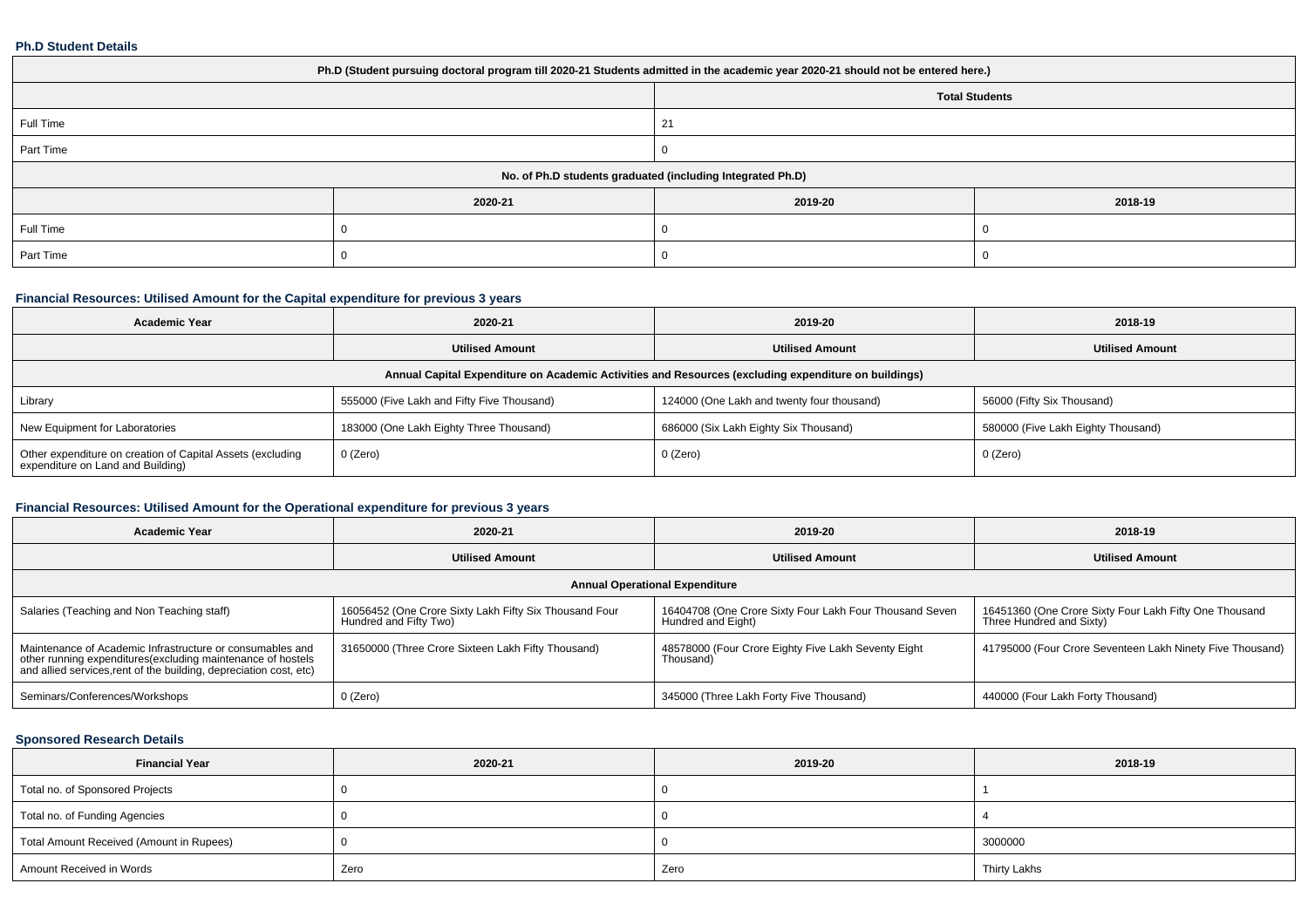### **Consultancy Project Details**

| <b>Financial Year</b>                    | 2020-21 | 2019-20 | 2018-19 |
|------------------------------------------|---------|---------|---------|
| Total no. of Consultancy Projects        |         |         |         |
| Total no. of Client Organizations        |         |         |         |
| Total Amount Received (Amount in Rupees) |         |         |         |
| Amount Received in Words                 | Zero    | Zero    | Zero    |

## **PCS Facilities: Facilities of physically challenged students**

| 1. Do your institution buildings have Lifts/Ramps?                                                                                                         | Yes, more than 80% of the buildings |
|------------------------------------------------------------------------------------------------------------------------------------------------------------|-------------------------------------|
| 2. Do your institution have provision for walking aids, including wheelchairs and transportation from one building to another for<br>handicapped students? | Yes                                 |
| 3. Do your institution buildings have specially designed toilets for handicapped students?                                                                 | Yes, more than 80% of the buildings |

## **Faculty Details**

| Srno           | <b>Name</b>                      | Age | Designation                | Gender | Qualification | <b>Experience (In</b><br>Months) | <b>Currently working</b><br>with institution? | <b>Joining Date</b> | <b>Leaving Date</b>      | <b>Association type</b> |
|----------------|----------------------------------|-----|----------------------------|--------|---------------|----------------------------------|-----------------------------------------------|---------------------|--------------------------|-------------------------|
| $\overline{1}$ | Dr Akshay Kumar<br>Singh         | 42  | <b>Assistant Professor</b> | Male   | Ph.D          | 132                              | Yes                                           | 01-12-2011          | --                       | Adhoc / Contractual     |
| 2              | Dr Sumitra Huidrom               | 48  | <b>Assistant Professor</b> | Female | Ph.D          | 203                              | Yes                                           | 14-08-2010          | $\overline{\phantom{a}}$ | Adhoc / Contractual     |
| 3              | Dr Priyanka Singh                | 34  | Other                      | Female | Ph.D          | 115                              | Yes                                           | 03-12-2011          | $\overline{\phantom{a}}$ | Adhoc / Contractual     |
| 4              | Dr Chandrabhanu<br><b>Bharas</b> | 53  | <b>Assistant Professor</b> | Male   | Ph.D          | 199                              | Yes                                           | 05-12-2011          | $\overline{\phantom{a}}$ | Regular                 |
| 5              | Dr Prakash Chand<br>Dilare       | 36  | Other                      | Male   | Ph.D          | 115                              | Yes                                           | 18-12-2011          | -−                       | Adhoc / Contractual     |
| 6              | Dr Mamta Sharma                  | 46  | <b>Assistant Professor</b> | Female | Ph.D          | 151                              | Yes                                           | 30-12-2011          | --                       | Adhoc / Contractual     |
| $\overline{7}$ | Dr Sangeeta<br>Wadhwa            | 56  | Other                      | Female | Ph.D          | 108                              | Yes                                           | 23-07-2012          | -−                       | Adhoc / Contractual     |
| 8              | Dr Rama Sharma                   | 44  | <b>Assistant Professor</b> | Female | Ph.D          | 177                              | Yes                                           | 28-01-2016          | $\sim$                   | Regular                 |
| 9              | Dr Krishana Kant<br>Dwivedi      | 44  | <b>Assistant Professor</b> | Male   | Ph.D          | 221                              | Yes                                           | 26-02-2016          | $\overline{\phantom{a}}$ | Regular                 |
| 10             | Dr Satish Chandra                | 50  | <b>Assistant Professor</b> | Male   | Ph.D          | 190                              | Yes                                           | 07-09-2016          | Ξ.                       | Regular                 |
| 11             | Dr Santosh Kr<br>Tiwari          | 43  | <b>Assistant Professor</b> | Male   | Ph.D          | 178                              | Yes                                           | 08-09-2016          | --                       | Regular                 |
| 12             | Dr Poonam Verma                  | 47  | <b>Assistant Professor</b> | Female | Ph.D          | 180                              | Yes                                           | 22-09-2016          | $\mathbf{u}$             | Regular                 |
| 13             | Manoj Singh                      | 44  | Other                      | Male   | <b>LLM</b>    | 21                               | Yes                                           | 03-09-2020          | $\sim$                   | Adhoc / Contractual     |
| 14             | Dr Mohit Bishnoi                 | 32  | Other                      | Male   | <b>LLM</b>    | 10 <sup>°</sup>                  | No                                            | 05-09-2020          | 31-05-2021               | Adhoc / Contractual     |
| 15             | Manini Syali                     | 27  | Other                      | Female | LLM           | 22                               | No                                            | 05-09-2020          | 31-05-2021               | Adhoc / Contractual     |
| 16             | Mohit Kr Singh                   | 29  | Other                      | Male   | <b>LLM</b>    | 10                               | No                                            | 03-09-2020          | 31-05-2021               | Adhoc / Contractual     |